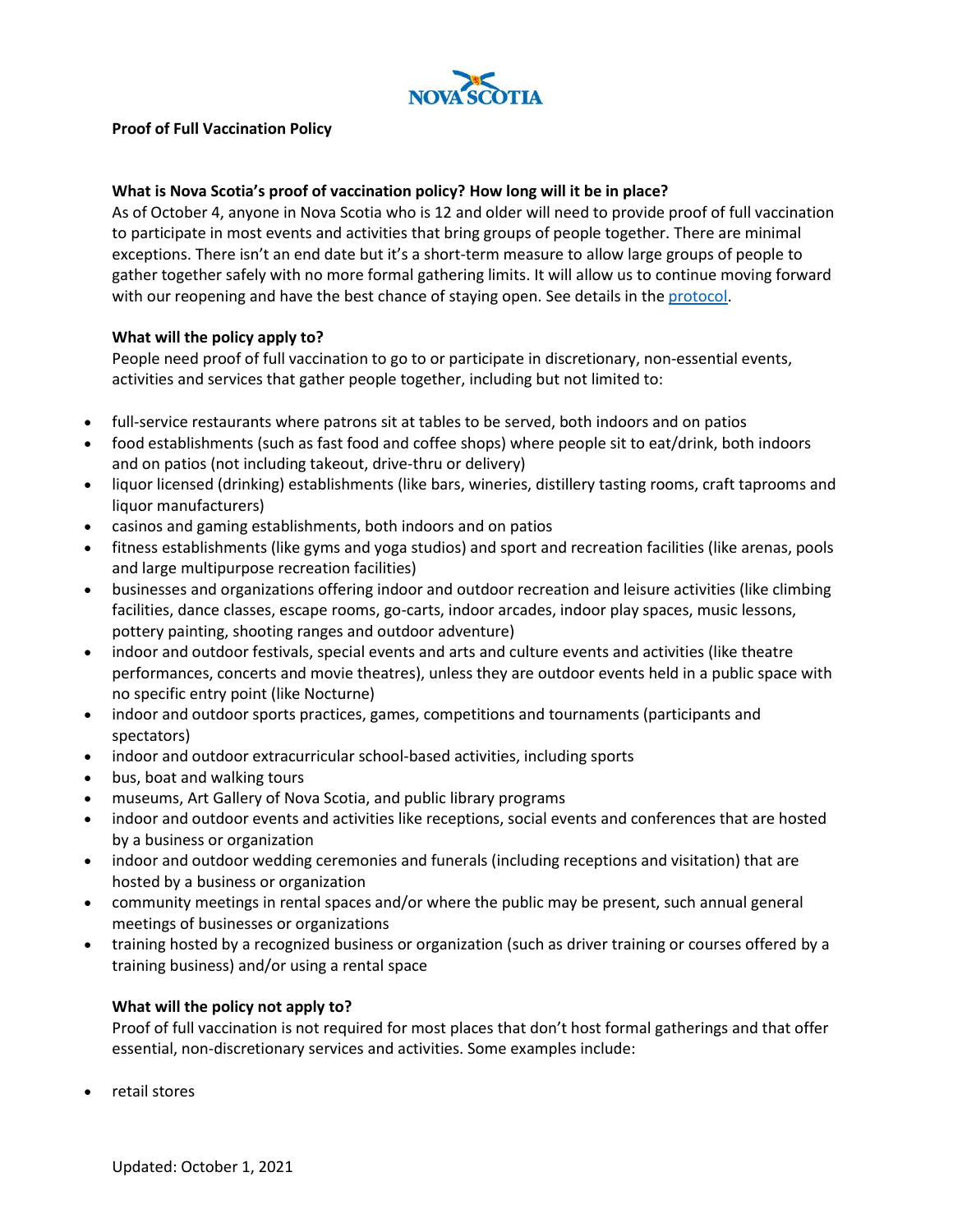

- financial institutions
- professional services like accountants and lawyers
- personal services like hair salons, barber shops, spas, nail salons and body art establishments
- healthcare services and health professions like doctor's offices, dental care, massage therapy and physiotherapy
- rental accommodations like hotel rooms, cottages and campgrounds
- regular faith services (such as daily or weekly)
- pre-primary to Grade 12 school-based activities and field trips that take place during the school day (unless a field trip is for an event or activity where proof of full vaccination is required), before and after school programs and school buses
- post-secondary institutions (universities, NSCC, private career colleges, language schools) unless they are hosting events or activities that the general public attend
- business meetings and other activities in the workplace when they involve people who regularly work together and where the general public is not present (unless it's in a rental space)
- legislatively required meetings where public participation cannot be done virtually (such as municipal council meetings where citizens have a democratic right to participate)
- safety training that is required for a person's job and cannot be done virtually
- places where government services are offered, such as Access Nova Scotia centres
- mental health and addictions support groups
- food banks, shelters, family resource centres and adult day programs for seniors and people with disabilities
- programs and services for vulnerable populations that cannot be offered virtually (except if meals are offered – they can only be provided via takeout or delivery to people who cannot show proof of full vaccination)
- informal gatherings at a private residence (gathering limit of 15 indoors and 50 outdoors)
- general access to public libraries (such as borrowing books, using computers)
- public transportation

#### **Will the proof of vaccination policy apply to employees? What about volunteers?**

Proof of full vaccination is not required for full-time or part-time staff of businesses and organizations that host events and activities where participants are required to show their proof. However, if an employee accesses the event or activity on their own time, this protocol applies to them. For example, a staff member at a gym does not need to provide proof of full vaccination to work but does need to provide it to use the facility personally, such as attending fitness classes or using the weight room for their own workout.

Proof of full vaccination is not required if your job requires you to access a business or organization that hosts an event or activity covered by this protocol (such as a liquor inspector, delivery person, public health inspector, police officer, contractor). It is not required for service providers at an event or activity, such as caterers, photographers, DJs and musicians (including those who perform in bars and restaurants), because they are effectively in their workplace.

Proof of full vaccination is required for volunteers who host, lead or organize the events and activities where participants are required to show their proof. Some examples include people who organize community events and programs, lead or organize club type activities, and coaches, referees and other officials who volunteer with sports activities. If they are paid for these activities, proof of full vaccination is not required.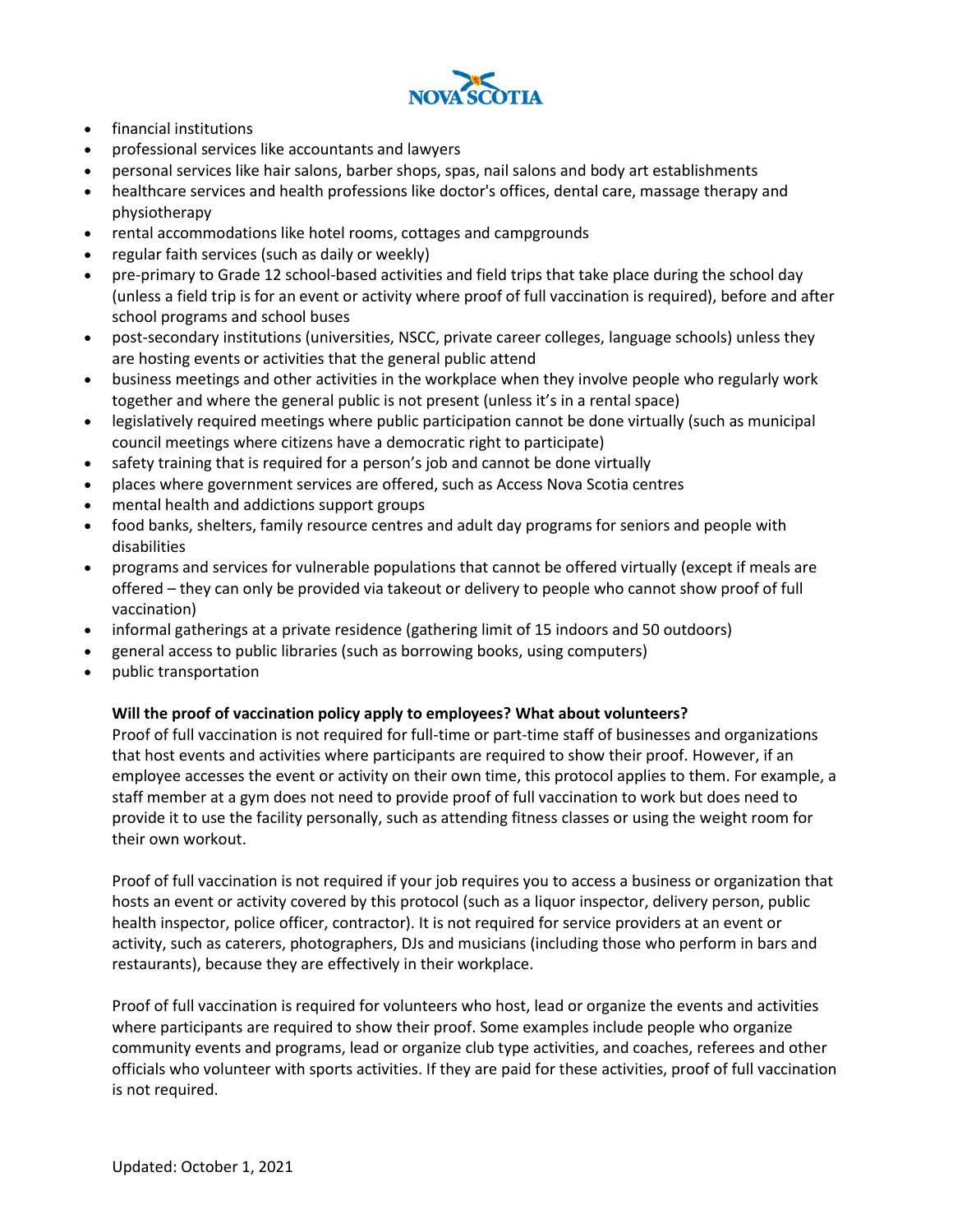

Children and youth who are volunteers for events and activities where participants are required to show their proof of full vaccination have the same grace period to get vaccinated for children and youth who are participants.

### **Will proof of vaccination be required to visit healthcare or long-term care facilities?**

Proof of full vaccination is required for visitors of residents in long-term care facilities or nursing homes under the long-term care directive, not under the provincewide protocol for proof of full vaccination. A date for implementation of this requirement will be determined.

The provincewide protocol does not apply to healthcare facilities operated by the Nova Scotia Health Authority or IWK Health Centre. However, these facilities may put their own vaccine policies in place for visitors.

## **Will pre-primary to grade 12 students need to show proof of vaccination to attend school? What about extracurricular activities?**

Proof of vaccination is not required to attend school, to participate in activities that take place during the school day, to attend before and after school programs, or to take the school bus. However, it is required for extracurricular activities such as sports, clubs etc that take place outside school hours. It is also required for school field trips (including during school hours) to places where proof of vaccination is required, like a recreation facility or a museum.

## **Will post-secondary students or staff need to show proof of vaccination?**

The provincewide proof of vaccination policy does not apply to post-secondary institutions (universities, NSCC, private career colleges, language schools) unless they are hosting events or activities that the general public attend (such as spaces they rent for events, a performance in a campus theatre or fitness facilities that the public can use). However, many post-secondary institutions are setting their own vaccine policies.

# **Do you need to be fully vaccinated to play on a sports team? What about school sports? What about spectators?**

Everyone who is 12 and older needs to show proof of full vaccination to participate in indoor and outdoor sporting events, including practices, games, competitions, tournaments. This includes school sports that take place outside school hours. It includes spectators. It includes participants as well as teachers, coaches, officials and others when they are acting in a volunteer capacity but does not apply when people are paid to support these activities.

#### **Will there be a grace-period for children who just turned 12 or will soon turn 12?**

Children who turned 12 between Jan. 1 and Oct. 4 this year have until Dec. 31 to attend events and activities covered by the [protocol](https://novascotia.ca/coronavirus/docs/COVID-19-Protocol-for-proof-full-vaccination-events-activities-en.pdf) while they get vaccinated. Children who turn 12 after Oct. 4 have three months from their birthday. If they choose not to get vaccinated, they will no longer be able to participate in these events and activities once the grace period is up. They can resume if they are able to show proof of full vaccination.

#### **Will there be a grace period for children 13 and older?**

Children and youth age 13 to 18 who can provide proof that they received one dose of vaccine can start participating in sport, recreation, arts and culture programming (but not any other events or activities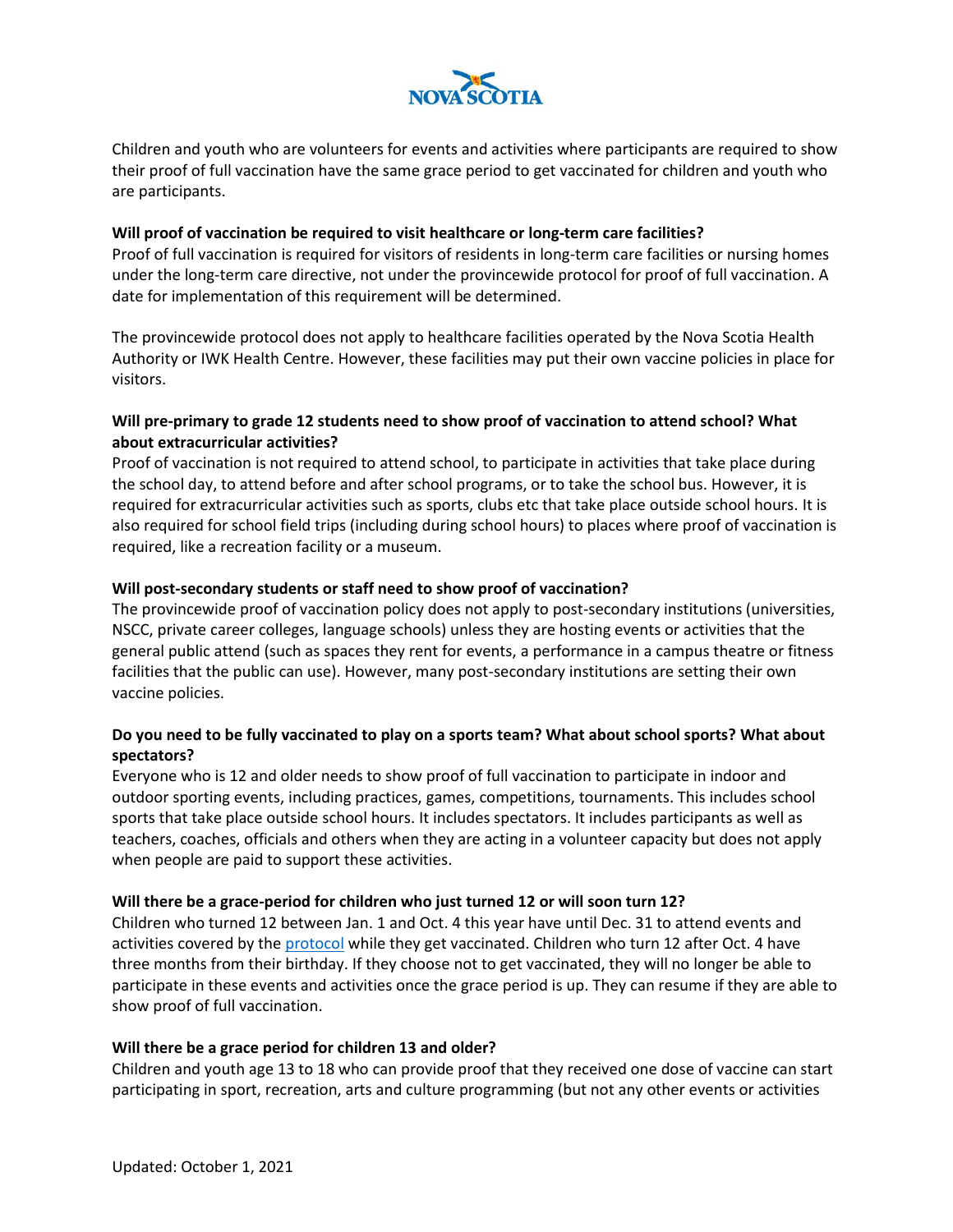

covered by the [protocol\)](https://novascotia.ca/coronavirus/docs/COVID-19-Protocol-for-proof-full-vaccination-events-activities-en.pdf). To continue participating, they must provide proof of full vaccination by November 9 (second dose plus 14 days for it to take effect). In other words, they must get a first dose no later than September 28 and a second dose no later than October 26. If they choose not to get vaccinated, they will no longer be able to participate in these events and activities once the grace period is up. They can resume if they are able to show proof of full vaccination.

### **If parents are not fully vaccinated, can children still participate in events and activities?**

If children are under 11, if they meet the grace period criteria or if they are fully vaccinated, they can participate in events and activities where the proof of vaccination policy applies. Parents who are not fully vaccinated would have to either drop off their children for these activities (if that is possible) or have a fully vaccinated adult accompany them.

### **What kind of events will require proof of full vaccination?**

People need to show full proof of vaccination to attend indoor and outdoor events that are hosted by a recognized business or organization. That includes hotels, restaurants and other rental facilities that host events. It includes festivals, special events like a community fundraiser or dinner, and social events like parties and receptions. It includes organized sports events. It includes arts and culture events and venues like theatre performances, concerts and movie theatres. It includes weddings, funerals, visitation and associated receptions.

The gathering limits of 25 people indoors and 50 outdoors remain in effect for informal gatherings. Proof of vaccination is not required for informal gatherings or events when there is no recognized business or organization involved, such as a dinner party or a backyard wedding with no wedding planner, caterer or other service providers. Often, informal gatherings are held at your home. A community room in a condo or apartment building is considered to be an extension of your home.

# **Is proof of full vaccination required if an event is hosted by a recognized business or organization but follows informal gathering limits?**

If a recognized business or organization is hosting the event, then it is not an informal gathering. No matter how many or few people are attending, proof of full vaccination is required.

#### **What happens if an event is in a public place with no specific entry point?**

Events held in public spaces with no specific entry point are not subject to the proof of vaccination policy. For example, there is no entry point to the Nocturne festival where people need to wander the streets to see the exhibits. However, when an event brings people into a single public space, such as the Halifax commons, with the intention of them staying in that space for the activity, a specific entry point can and should be set up and proof of vaccination is required.

#### **Why isn't proof of full vaccination required for faith services?**

Regular faith services (such as daily or weekly) are an essential activity for many people so we are not requiring proof of vaccination to participate in them. We do strongly recommend everyone get vaccinated and encourage everyone to continue wearing masks at faith services even when the mask requirement is lifted.

## **If a wedding is held in a church, does that make it a faith service where full proof of vaccination is not required?**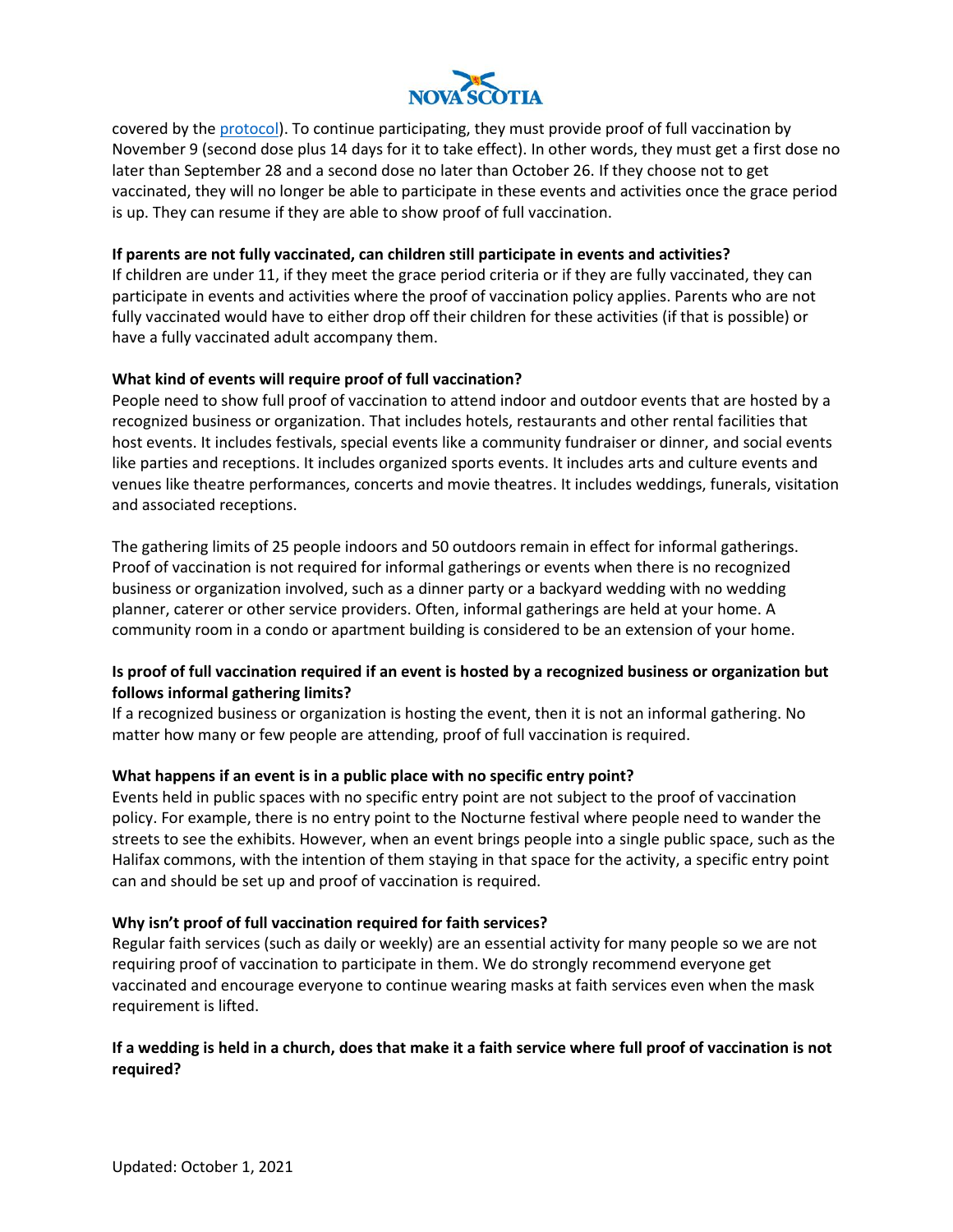

Even if a wedding is held in a church, proof of full vaccination is required. This is because a wedding brings together a variety of different people which increases the risk, whereas faith services typically gather more or less the same people on a regular basis.

### **If an event is held in a church hall, does that mean proof of vaccination is not required?**

Proof of vaccination is not required for a regular faith service, but it is required for any events and activities hosted by the church, including social time after a service, bible study, youth group, community meals or fundraisers. It is also required when people rent/use the church's facilities (like a hall or other rooms) for events like a wedding reception or leisure activities/clubs like playing cards.

## **What kinds of leisure activities require proof of full vaccination?**

There is a wide range of activities in the leisure category. Some examples include climbing facilities, escape rooms, pottery paining, indoor play places, arcades, shooting ranges, golf courses or putting ranges, go-carts, dart and card clubs, karaoke clubs and events, outdoor adventure businesses and more.

### **Is proof of full vaccination required for dog training lessons or dog day cares?**

Proof of full vaccination is not required if you are dropping off/picking up a pet but it is required to participate in lessons. They are considered a leisure activity.

### **Is proof of full vaccination required in condo or apartment gyms and pools?**

Proof of vaccination is not required in condo or apartment gyms and pools unless one of these locations has their own policy requiring it.

## **Is proof of full vaccination required for hotel pools, gyms, bars and restaurants?**

Proof of full vaccination is required for both guests and members of the public who wish to use hotel pools, gyms, bars and restaurants. A hotel can provide room service to guests who are not fully vaccinated. Guests can also get takeout and delivery from other food establishments.

## **Can people enter bars or restaurants to order their takeout food without providing proof of full vaccination?**

People can enter a food establishment to order their takeout meal without providing proof of full vaccination. They only need to provide proof if they are dining in.

## **Why isn't proof of full vaccination required for personal services?**

Generally, the proof of full vaccination policy applies to places that facilitate gatherings. Hair salons, barber shops and other personal services are not places where people gather for social reasons.

#### **Is proof of vaccination required for farmer's markets? What about craft markets?**

Farmer's markets are considered retail spaces. The proof of vaccination protocol does not apply to retail spaces. However, craft markets are considered special events where proof of full vaccination is required for participants (not for people working at the event).

## **Is proof of full vaccination required for members of a co-op given that they are all effectively owners?**

Anyone who is participating in an event or activity covered by the protocol (rather than hosting, organizing or leading it) must provide proof of full vaccination. This is essentially same as a person who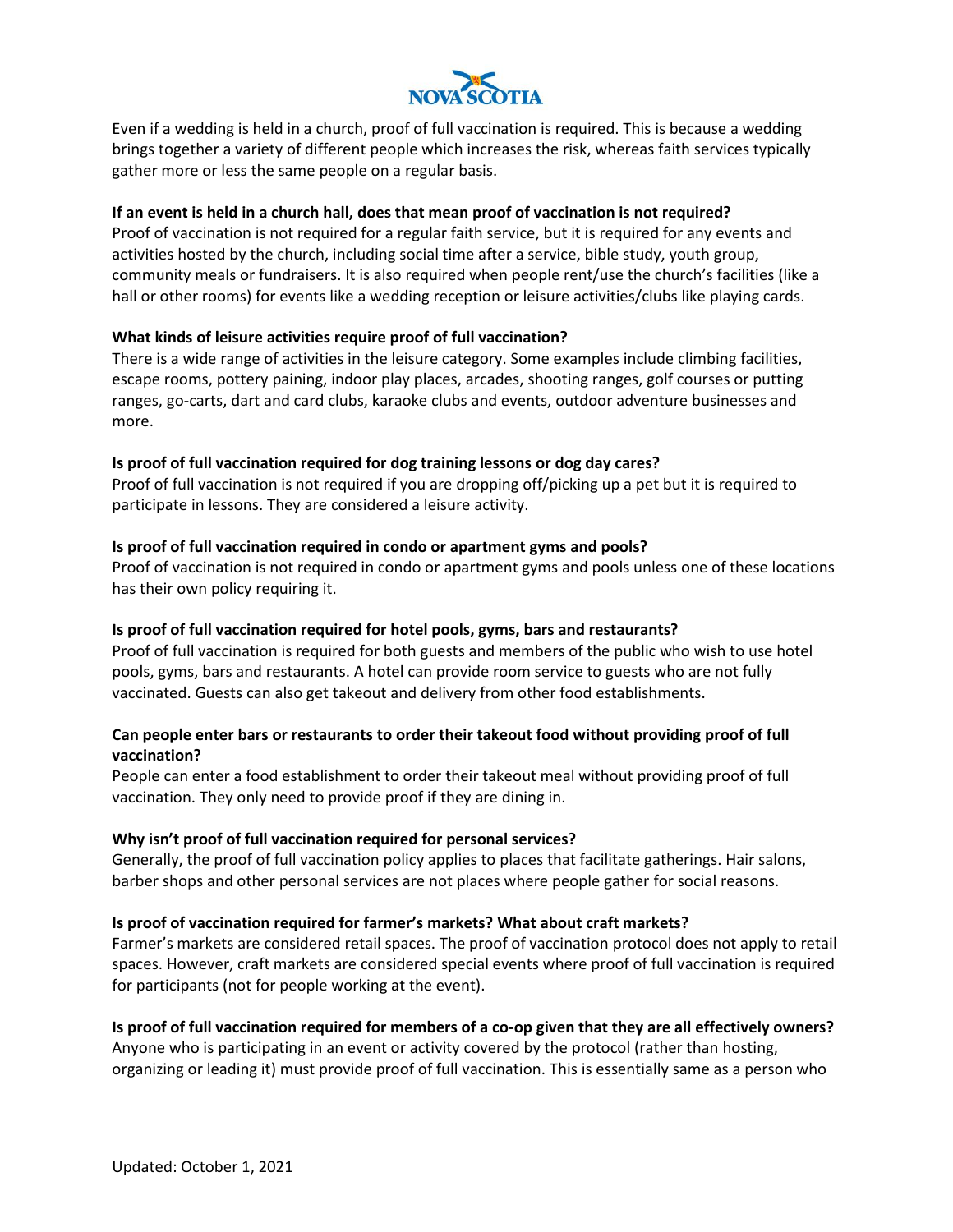

works at a gym – they do not need to provide proof to do their job but they do need to provide it to use the facility for their own personal use.

#### **Is proof of vaccination required to access training?**

Proof of full vaccination is required for people taking training hosted by a recognized business or organization (such as driver training or courses offered by a training business) or using a rental space.

This does not include post-secondary institutions (universities, NSSC or private career colleges) although they may have their own vaccine policies. It does not apply to the road test for a driver's license because that is a government service. It does not include safety training that is required for a person's job and cannot be done virtually.

If an employer brings together its employees for training, proof of vaccination is not required. If the employer brings a trainer into the workplace to train their own employees, the trainer does not have to show proof of vaccination unless the workplace has a policy requiring it.

### **Is proof of vaccination required for meetings?**

Proof of vaccination isn't required for business meetings and activities in the workplace when they involve people who regularly work together and where the general public is not present (unless they're held in a rental space).

Proof of vaccination is required for community meetings that bring different people together or are open to the general public, such as annual general meetings or meetings of an association, society, club, co-op etc.

#### **Is proof of vaccination required for meetings where the public has a right to participate?**

Proof of vaccination is not required for legislatively required meetings where public participation cannot be done virtually, such as municipal council meetings or government consultations where citizens have a democratic right to participate. These kinds of meetings can be held virtually as long as that doesn't interfere with a person's right to participate.

#### **What are government services that do not require proof of full vaccination?**

Proof of full vaccination is not required for people who are accessing frontline government services where government employees serve the public. Examples include Access Nova Scotia centres, municipal or provincial department offices where people are served in person, and provincial services like driving tests.

This exception does not extend to businesses and organizations that have government grants or funding. If they are hosting events and activities covered by the [protocol,](https://novascotia.ca/coronavirus/docs/COVID-19-Protocol-for-proof-full-vaccination-events-activities-en.pdf) they must ensure participants show proof of full vaccination.

#### **Is proof of full vaccination required for events and activities in First Nations communities?**

When events and activities covered by the [protocol](https://novascotia.ca/coronavirus/docs/COVID-19-Protocol-for-proof-full-vaccination-events-activities-en.pdf) are held in First Nations communities, proof of full vaccination is required.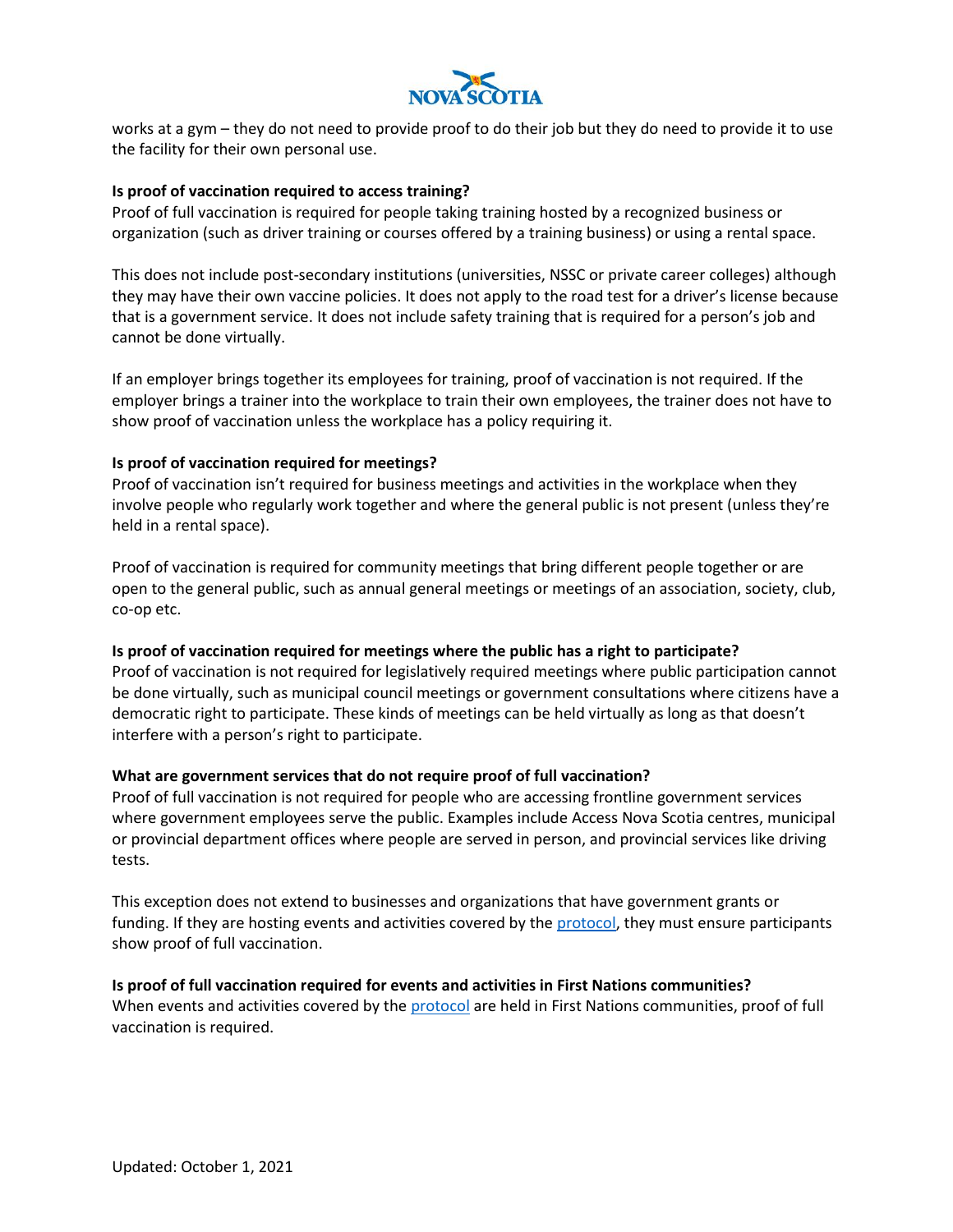

### **Can I ask service providers if they have been vaccinated?**

You can ask someone if they have been vaccinated but they do not have to disclose their personal health information to you if they are not seeking to access an event or activity covered by the [protocol.](https://novascotia.ca/coronavirus/docs/COVID-19-Protocol-for-proof-full-vaccination-events-activities-en.pdf)

### **Can a business or organization have a vaccine policy that is stricter than the provincewide policy?**

A business or organization could choose to set a vaccine policy that is stricter than the provincewide policy. However, we've designed the provincewide protocol to balance safety with some reasonable exceptions. Any policies should take legal and ethical implications into consideration. People who are not fully vaccinated need to be able to access essential services.

# **Can I use a COVID test or anti-body test in place of proof of vaccination? What about masks, physical distancing or gathering limits?**

Testing, masks, physical distancing, gathering limits and other public health measures can be used to mitigate risk but they cannot be used in place of proof of full vaccination.

### **CHECKING PROOF OF FULL VACCINATION**

### **Who is responsible to check proof of vaccination?**

Some businesses and organizations that host events and activities covered under Section 3.1 of this protocol rent or use space within a building. In these cases, there is a joint responsibility between the business or organization and the building owner/manager. The building owner/manager needs to ensure renters and users of their spaces have proper processes in place for checking proof of full vaccination for participants in these events and activities. They can accomplish this through their rental agreement.

In cases where the renter or user of the owner/manager is not willing or capable of implementing a proper process for checking participants' proof of full vaccination, the owner/manager will be held responsible if there is demonstrated non-compliance with this protocol. If the owner/manager does not wish to take on the responsibility, they should not rent the space or make it available for the event or activity. The owner/manager cannot have the renter or user of the space sign a waiver absolving them of the responsibility.

If a business or organization that does not host events and activities covered under Section 3.1 of this protocol rents or uses a space in a building, they continue to be exempt from requiring proof of vaccination, even if events or activities in other parts of the building require it.

## **How do businesses and organizations know what is valid proof of full vaccination? How does a member of the public know exactly what they need to provide?**

The [proof of full vaccination protocol](https://novascotia.ca/coronavirus/docs/COVID-19-Protocol-for-proof-full-vaccination-events-activities-en.pdf) outlines what fully vaccinated means and what information is required on records to prove full vaccination. There is also a [guide for businesses and organizations](https://novascotia.ca/coronavirus/docs/proof-full-vaccination-guide-businesses-en.pdf) that gives step by step instructions and a [guide for the public](https://novascotia.ca/coronavirus/docs/proof-full-vaccination-guide-events-activities-en.pdf) on what to expect when going places where proof of full vaccination is required.

#### **Do businesses need special equipment to scan a QR code with VaxCheckNS?**

Starting October 22, Nova Scotia will implement VaxCheckNS, a unique QR code scanner app that businesses and organizations use on a smartphone or other device (like a tablet) to scan a paper or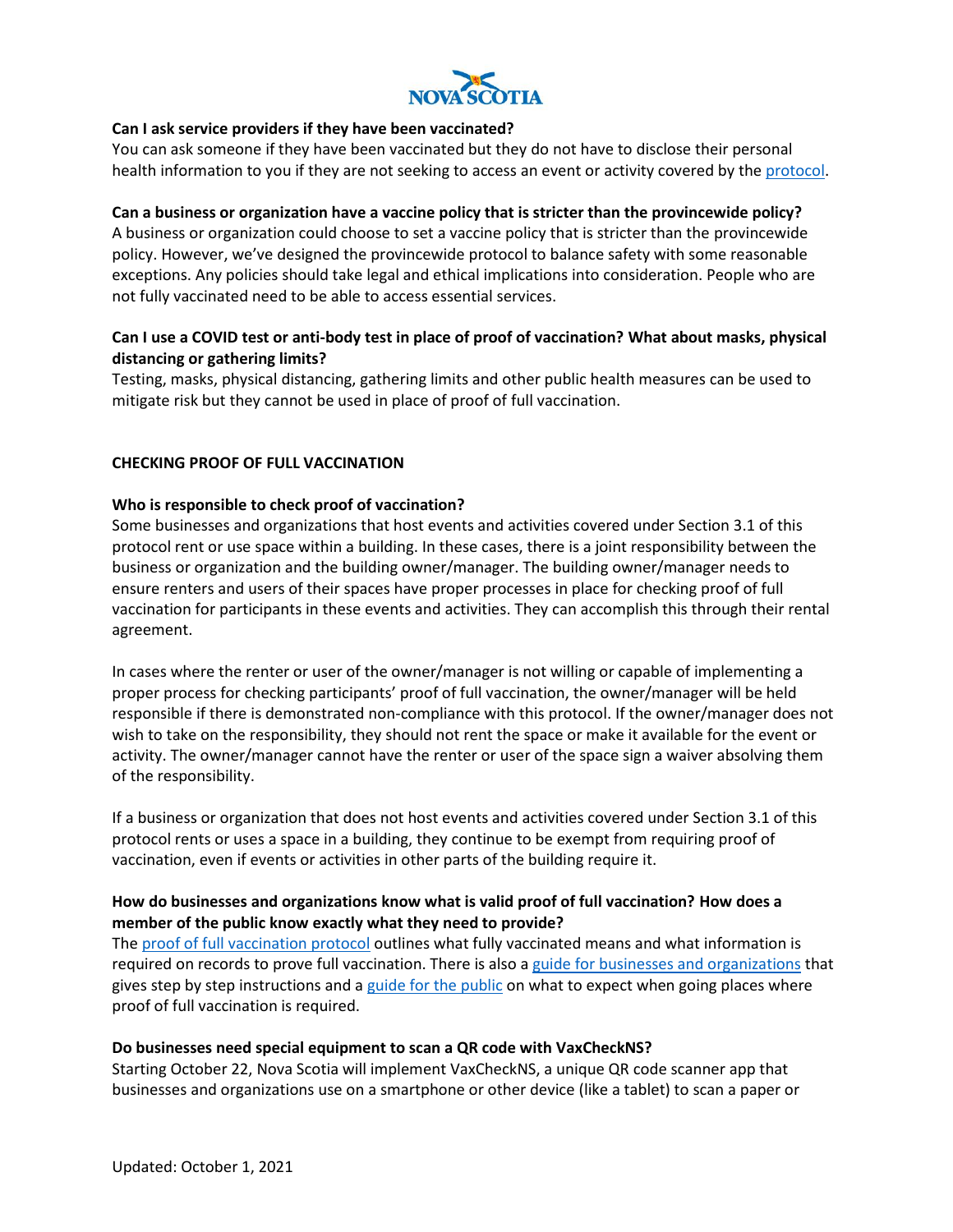

digital version of person's proof of vaccination. VaxCheckNS will be available as free download in the App Store for Apple devices and Google Play for other devices. No special equipment is required.

### **Do people need to have a QR code on their proof of vaccination?**

Nova Scotia has adopted the Canadian format as our new standard format for the Nova Scotia COVID-19 Proof of Vaccination. It has a QR code that can be scanned. Old formats will continue to be accepted.

The benefit of the new format is that once the VaxCheckNS app is available in mid-October, businesses and organizations can use it to scan this standard form of proof and the app will give a green "confirmed" or red "sorry" response. This will make the process of showing proof easier for everyone.

Further, people from other jurisdictions will have proof of vaccination in many different formats, with and without QR codes. They are acceptable as long as they show:

- the person's name
- the brand(s) of vaccine received (such as Moderna, Pfizer, etc)
- an indication that all required doses for that brand of vaccine were received
- the date when the final dose was received

It's important to note that VaxCheckNS will only give a green/red response for the Canadian or Nova Scotian standard format. When used with other proof that has a QR code, it will give all the details on the proof of vaccination record.

#### **CONSENT TO KEEP RECORD OF VACCINATION STATUS**

#### **Can a business or organization keep a record of my vaccination status?**

A business or organization needs to get your consent to keep a record of the fact that you showed them your proof of full vaccination. It is best that consent be given in writing. We've provided a standard consent form that you can use (se[e appendix B\)](https://novascotia.ca/coronavirus/docs/proof-full-vaccination-guide-businesses-en.pdf).

If you give consent, you might not need to show your proof every time you go to the business or organization because they can just refer to their records.

If you do not give consent, they cannot keep any record about your vaccination status. Unless they have a method of keeping track that does not record or identify your vaccination status, you will need to show your proof every time.

#### **Can a business or organization keep a copy of my proof of vaccination?**

Businesses and organizations should not collect or keep a copy of your proof of vaccination itself – just a record of the fact that you showed it (if you consent to that). They should destroy any records if you revoke your consent or when the proof of full vaccination requirement is no longer in effect.

## **Can children 12 and older consent to the business or organization keeping a record of their vaccination status?**

It would be best for parents to consent on behalf of their child to having the child's vaccine status recorded but the child can consent on their own as long as they understand what they are consenting to.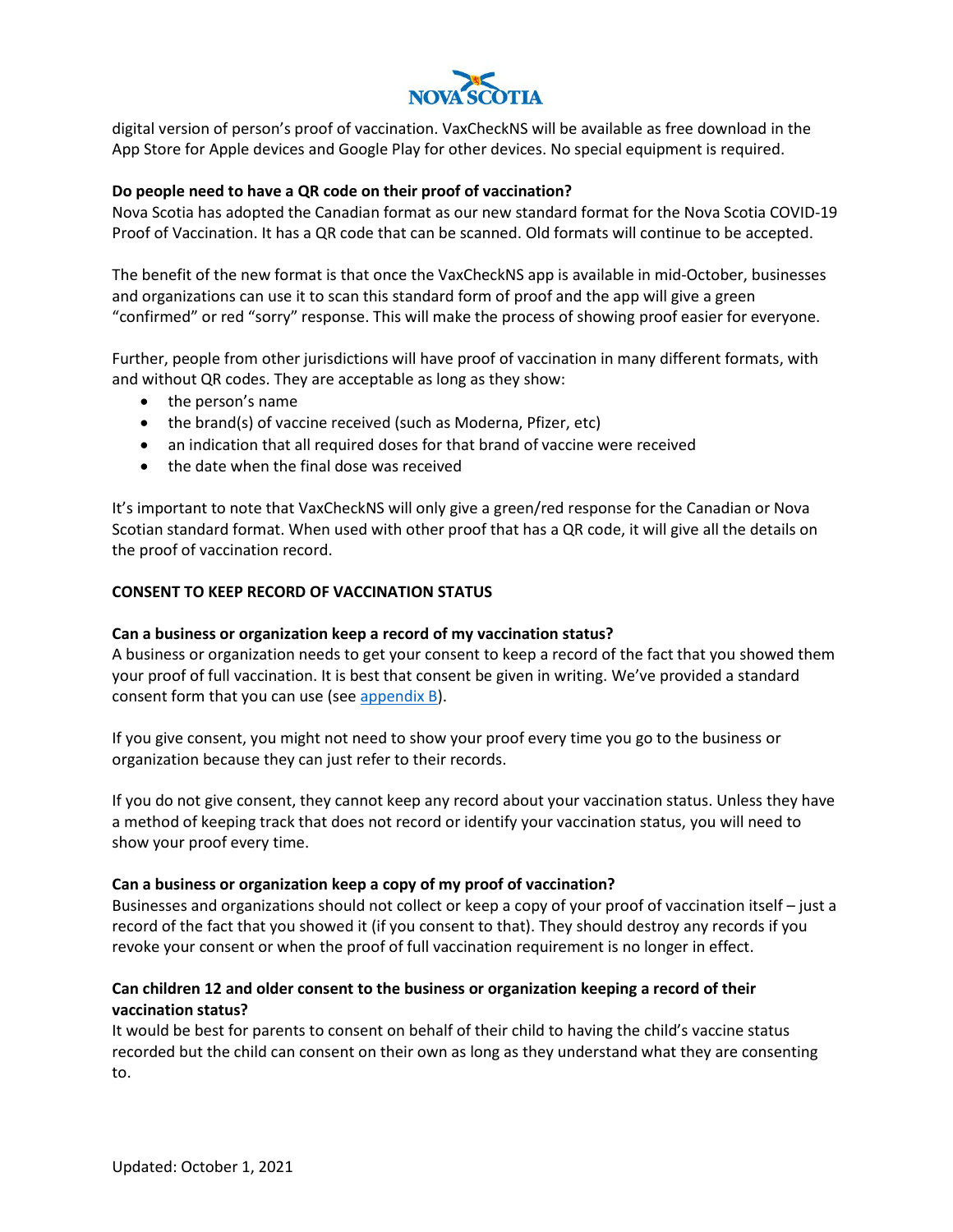

### **EXCEPTIONS**

### **Will there be exceptions for religious or cultural reasons for not getting vaccinated?**

Exceptions will not be granted for religious or cultural reasons.

### **What does this mean for people who cannot be vaccinated?**

The proof of full vaccination policy allows for medical exception to vaccination. There are very few medical reasons someone would be granted an exception. They will only be granted in the following circumstances:

- a history of severe allergic reaction (e.g. anaphylaxis) after previous administration of a COVID-19 vaccine using a similar platform (mRNA or viral vector)
- an allergy to any component of the specific COVID-19 vaccine or its container (polyethylene glycol for the Pfizer-BioNTech and the Moderna vaccines)
- a history of major venous and/or arterial thrombosis with thrombocytopenia following vaccination with the AstraZeneca COVID-19 vaccine
- a history of capillary leak syndrome following vaccination with the AstraZeneca vaccine
- a history of myocarditis and/or pericarditis after a first dose of an mRNA COVID-19 vaccine (Pfizer-BioNTech or Moderna)
- experienced a serious adverse event after receiving a first dose of COVID-19 vaccine. A serious adverse event is defined as life-threatening, requires in-patient hospitalization or prolongs an existing hospitalization, results in persistent or significant disability/incapacity, or in a congenital anomaly/birth defect.

Immunosuppression, auto-immune disorders, pregnancy and breastfeeding are not medical reasons that prevent people from getting COVID-19 vaccine.

As a precaution, the National Advisory Committee on Immunization recommends that people who experienced myocarditis and/or pericarditis after a first dose of an mRNA COVID-19 vaccine (Pfizer or Moderna) should wait to get their second dose of mRNA vaccine until more information is available.

## **How do I get a medical exception? Can I go to the hospital to get it?**

A medical exception can only be granted by your nurse practitioner or family doctor if they determine that you qualify based on a very limited and specific list of criteria. Please contact your nurse practitioner or doctor if you may qualify for a medical exception. Do not go to a hospital or emergency department to request a medical exception, you will not be provided one.

#### **I don't have a nurse practitioner or family doctor. How do I request a medical exception?**

Nova Scotians who do not have a nurse practitioner or family doctor and may qualify for a medical exception can call 811. You will be referred to a nurse practitioner or family doctor who will determine if you qualify for a medical exception.

## **I called 811 and they told me I don't qualify for referral. How do I get this decision reviewed?**

Nova Scotians who may qualify for a medical exception to COVID-19 vaccination and do not have a nurse practitioner or family doctor can call 811 for referral, if they meet the very specific and limited criteria. If 811 determines the patient does not qualify for a medical exception based on the information provide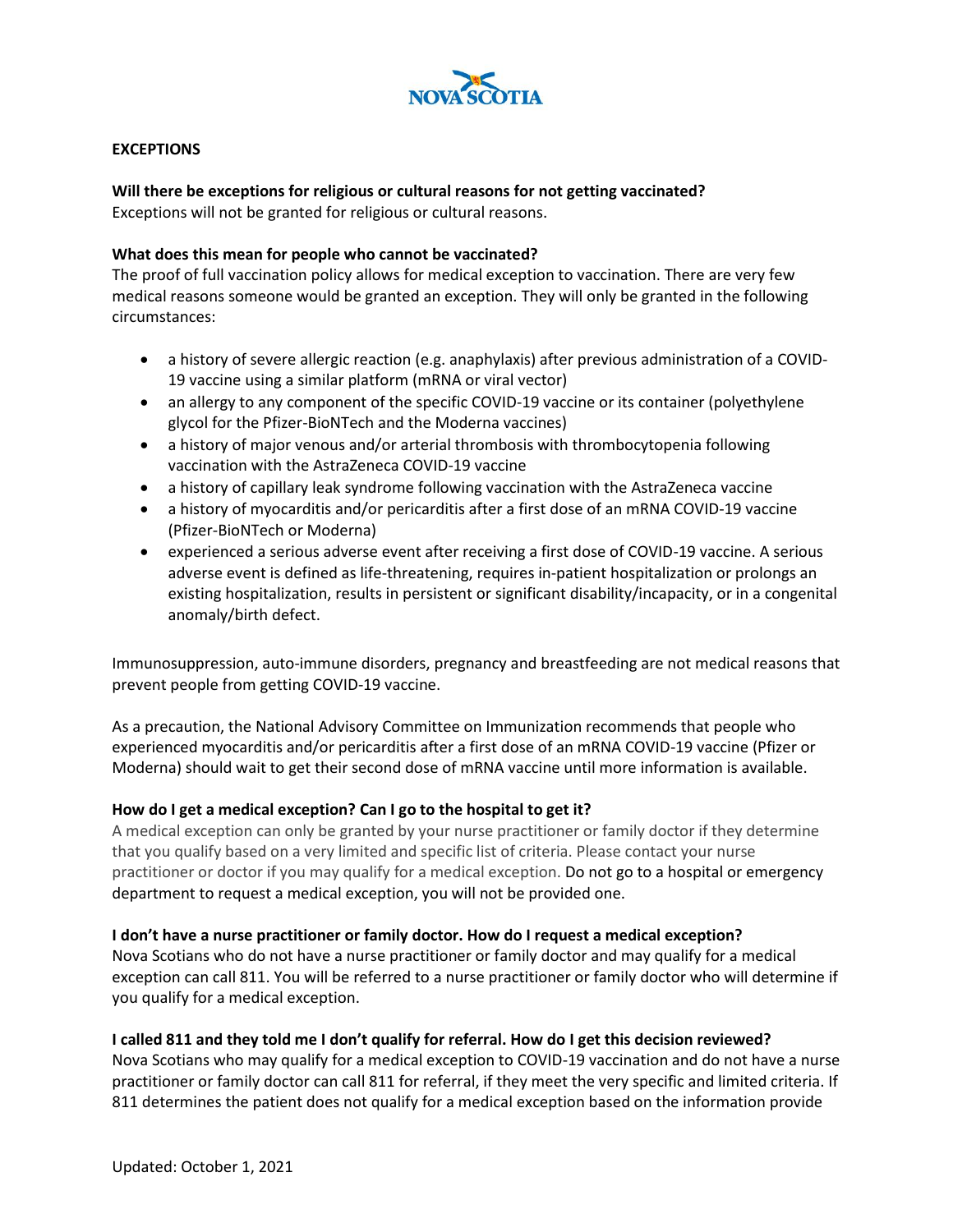

and the criteria in place, a referral cannot be issued. More information about the exceptions process and who qualifies is availabl[e online.](https://novascotia.ca/coronavirus/proof-of-full-vaccination-policy/)

### **How long will take to receive my medical exception through the 811 process?**

If you do not have a nurse practitioner or family doctor and need to go through 811 for a medical exception to vaccination, it can take up to 10 business days.

### **I went to my doctor and was told I don't qualify. I think I do. What do I do now?**

Medical exceptions can only be provided by a nurse practitioner or family doctor after assessment or review of your personal medical history. If your nurse practitioner or doctor determines you do not qualify, you will need to speak with them about their decision.

## **I have a medical reason to be exempt from vaccination which is not part of the list. How do I receive one? Who do I need to speak with?**

There are only six reasons why someone qualifies for a medical exception to COVID-19 vaccination. An exception will not be provided for any other medical diagnoses.

### **Will exception letters from outside Nova Scotia be accepted?**

We are not able to accept exception letters from outside Nova Scotia because we have no way of verifying that they are valid.

### **PROOF OF VACCINATION RECORDS**

## **How do I get my proof of vaccination?**

Anyone who got a dose of COVID-19 vaccine in Nova Scotia can access their proof of vaccination online at novascotia.ca/immunizationrecord or by calling toll-free: 1-833-797-7772. Effective October 1, you will get your proof of vaccination in the new standard format. Old formats will continue to be accepted, but the new format is preferred.

## **My immunization record has an error/missing information. How do I get this fixed?**

If your vaccine receipt has an error, is missing information or you can't access the receipt online using your Canadian health card number and the email address or phone number you used to book your appointment, call 1-833-797-7772 (Monday to Friday, 7am to 7pm) to report an issue with your vaccine receipt.

When calling to report an issue with your vaccine receipt, you may need to provide your:

- Name
- date of birth
- email address or phone number you used to book your appointment
- health card number
- type, date and location of COVID-19 vaccine you received (for each dose)

After you report an issue, it should take 2 weeks to get a new digital copy of your vaccine receipt (email is sent from noreply@canimmunize.ca). It can take longer if more information is needed.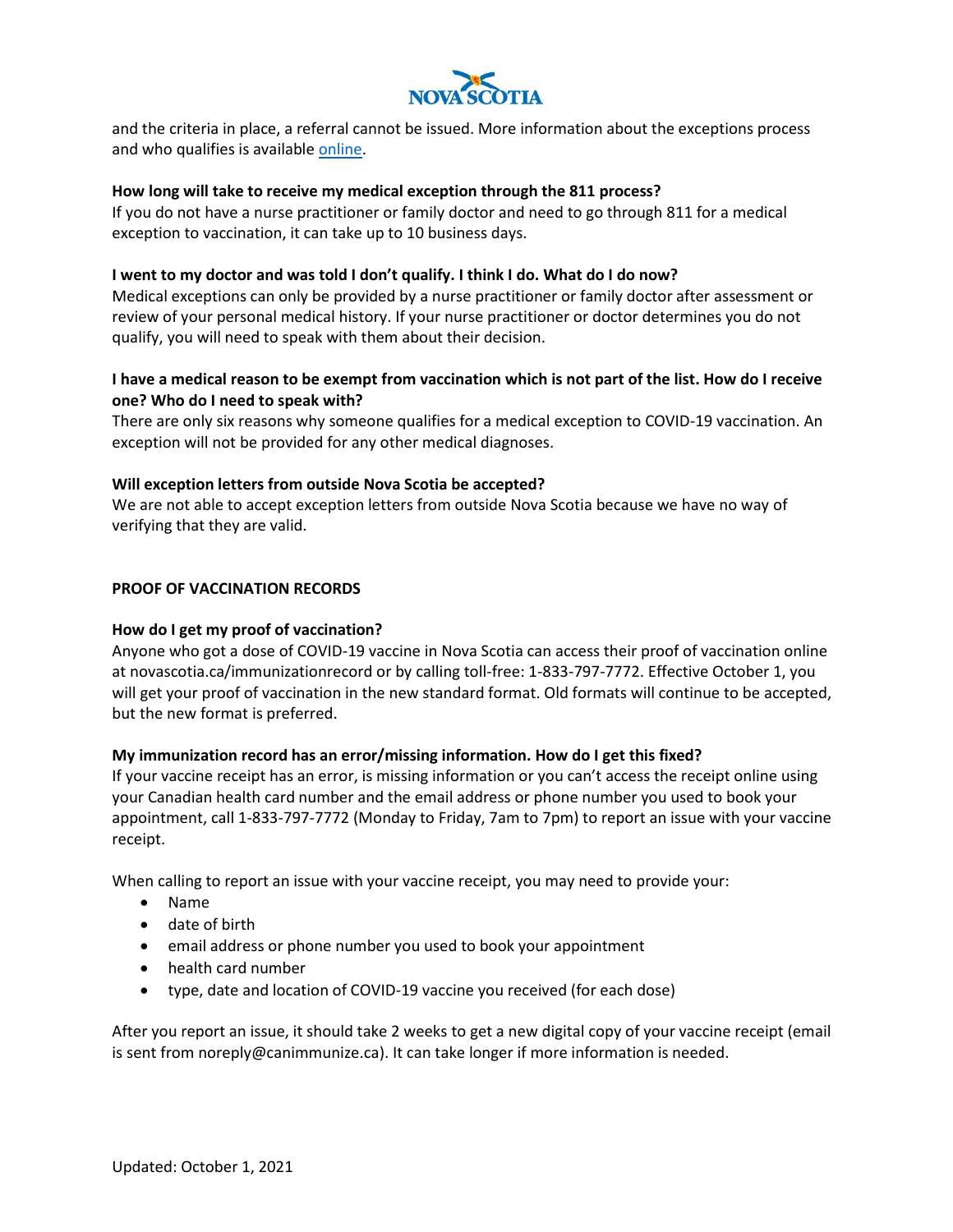

# **I only received one dose in Nova Scotia. How do I get it added to my Nova Scotia COVID-19 immunization record?**

At this time, we are unable to add out-of-province doses to the Nova Scotia COVID-19 immunization record. However, we are working on a solution for Nova Scotia residents and it will be publicly communicated when ready. Until then, anyone in Nova Scotia who is 12 and older and has received one or more doses outside the province will need to show the proof of vaccination from the jurisdiction they were vaccinated in.

### **COMPLIANCE**

### **Is the proof of full vaccination requirement legal?**

The proof of full vaccination requirement, like all public health orders, is based on the best public health evidence and advice available. There is no doubt about the need for vaccination. There is no doubt about the usefulness of the vaccines which have been approved in Canada in saving lives. Based on the evidence, we are confident that the proof of vaccination requirement is valid, necessary and lawful, and will help to put this fourth wave behind us.

### **Can a business or organization be fined for not checking proof of full vaccination?**

Adherence to public health orders is required by law. If your establishment, event or activity is covered by th[e protocol,](https://novascotia.ca/coronavirus/docs/COVID-19-Protocol-for-proof-full-vaccination-events-activities-en.pdf) you must refuse attendance to those who do not show proof of full vaccination or a valid exception letter. It is an offence to disobey a public health order. For corporations and organizations, the fine is a minimum of \$7,500 for each separate offence.

## **Can a person be fined for showing false proof of full vaccination?**

People who wish to access events and activities covered by the protocol are required by law to show their proof of full vaccination. It is an offence to knowingly provide false or misleading information, either orally or in writing, under the Nova Scotia Health Protection Act which could result in a fine of \$2,422.50 per occurrence.

# **Will there be inspections of businesses and organizations to make sure they are checking for proof of full vaccination?**

Provincial inspectors will conduct compliance checks at events and activities where proof of full vaccination is required. Some may be coupled with regular inspections, such as food safety. Some may be based on complaints. Not every event and activity will be inspected.

Inspectors will ensure the business or organization has a system in place to only allow people who are either age 11 or under or have provided proof of full vaccination to participate. They will also check for compliance with other aspects of the Health Protection Act Order that may apply.

Any compliance action will take into consideration the risk to public health and the willingness of the business or organization to comply with this protocol. If aspects of non-compliance are noted, enforcement will take a measured approached with the use of a range of available options to ensure compliance with this protocol (e.g. education, ticketing, etc.).

#### **What can a business do if a patron is causing a disturbance?**